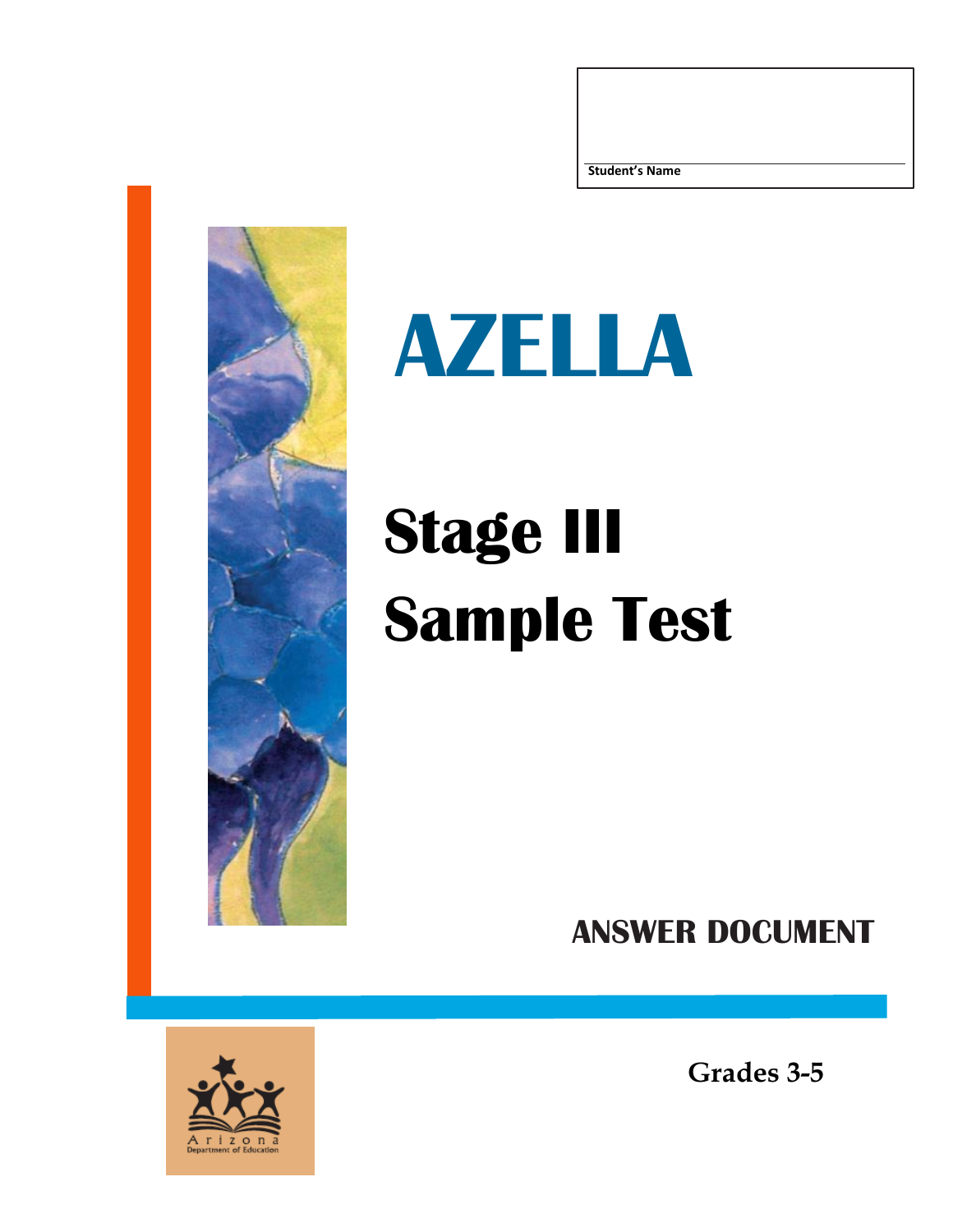## **Stage III Answer Document Multiple-Choice Item Response Section**

| <b>SESSION 1</b>                                                                                                                                                                                                                                                                                                               | <b>SESSION 2</b>                                                                                                                                                                                                                                                                                                                                                                                                                                                                                                                                                                                                                                                                                                                                                                                                                                                                                                                                                                   | <b>SESSION 3</b>                                                                                                                                                                                                                                                                                                                                                                                                                                                                                                                                  | <b>SESSION 4</b>                                            |  |
|--------------------------------------------------------------------------------------------------------------------------------------------------------------------------------------------------------------------------------------------------------------------------------------------------------------------------------|------------------------------------------------------------------------------------------------------------------------------------------------------------------------------------------------------------------------------------------------------------------------------------------------------------------------------------------------------------------------------------------------------------------------------------------------------------------------------------------------------------------------------------------------------------------------------------------------------------------------------------------------------------------------------------------------------------------------------------------------------------------------------------------------------------------------------------------------------------------------------------------------------------------------------------------------------------------------------------|---------------------------------------------------------------------------------------------------------------------------------------------------------------------------------------------------------------------------------------------------------------------------------------------------------------------------------------------------------------------------------------------------------------------------------------------------------------------------------------------------------------------------------------------------|-------------------------------------------------------------|--|
| <b>LISTENING</b>                                                                                                                                                                                                                                                                                                               | <b>READING</b>                                                                                                                                                                                                                                                                                                                                                                                                                                                                                                                                                                                                                                                                                                                                                                                                                                                                                                                                                                     | <b>WRITING</b>                                                                                                                                                                                                                                                                                                                                                                                                                                                                                                                                    | <b>SPEAKING</b>                                             |  |
| Questions 1-6                                                                                                                                                                                                                                                                                                                  | Questions 1-17                                                                                                                                                                                                                                                                                                                                                                                                                                                                                                                                                                                                                                                                                                                                                                                                                                                                                                                                                                     | Questions 1-13                                                                                                                                                                                                                                                                                                                                                                                                                                                                                                                                    | <b>NOTE:</b>                                                |  |
| $\bigcirc$ $\bigcirc$ $\bigcirc$ $\bigcirc$<br>1<br>$\bigcirc$ $\bigcirc$ $\bigcirc$ $\bigcirc$<br>$\mathbf{2}$<br>$\bigcirc$ $\bigcirc$ $\bigcirc$ $\bigcirc$<br>3<br>$\bigcirc$ $\bigcirc$ $\bigcirc$ $\bigcirc$<br>4<br>$5$ $\bigcirc$ $\bigcirc$ $\bigcirc$ $\bigcirc$<br>$\bigcirc$ $\bigcirc$ $\bigcirc$ $\bigcirc$<br>6 | $\bigcirc$ $\bigcirc$ $\bigcirc$ $\bigcirc$<br>$\mathbf{1}$<br>$\bigcirc$ $\bigcirc$ $\bigcirc$ $\bigcirc$<br>$\mathbf 2$<br>$\bigcirc$ $\bigcirc$ $\bigcirc$ $\bigcirc$<br>3<br>4<br>$\bigcirc$ $\bigcirc$ $\bigcirc$ $\bigcirc$<br>5<br>$\bigcirc$ $\bigcirc$ $\bigcirc$ $\bigcirc$<br>6<br>$\bigcirc$ $\bigcirc$ $\bigcirc$ $\bigcirc$<br>$\bigcirc$ $\bigcirc$ $\bigcirc$ $\bigcirc$<br>$\overline{\mathbf{r}}$<br>$\bigcirc$ $\bigcirc$ $\bigcirc$ $\bigcirc$<br>8<br>$\bigcirc$ $\bigcirc$ $\bigcirc$ $\bigcirc$<br>$\boldsymbol{9}$<br>$\bigcirc$ $\bigcirc$ $\bigcirc$ $\bigcirc$<br>10<br>$\bigcirc$ $\bigcirc$ $\bigcirc$ $\bigcirc$<br>11<br>12<br>$\bigcirc$ $\bigcirc$ $\bigcirc$ $\bigcirc$<br>13<br>$\bigcirc$ $\bigcirc$ $\bigcirc$ $\bigcirc$<br>$\bigcirc$ $\bigcirc$ $\bigcirc$ $\bigcirc$<br>14<br>$\bigcirc$ $\bigcirc$ $\bigcirc$ $\bigcirc$<br>15<br>$\bigcirc$ $\bigcirc$ $\bigcirc$ $\bigcirc$<br>16<br>$\bigcirc$ $\bigcirc$ $\bigcirc$ $\bigcirc$<br>17 | $1$ $0$ $0$ $0$ $0$<br>$2$ ABOO<br>$\overline{3}$ $\overline{A}$ $\overline{B}$ $\overline{C}$ $\overline{D}$<br>4 ABCO<br>$5$ $\bigcirc$ $\bigcirc$ $\bigcirc$ $\bigcirc$<br>$6$ $\bigcirc$ $\bigcirc$ $\bigcirc$ $\bigcirc$<br>$7$ $\odot$ $\odot$ $\odot$<br>$\bullet$ $\Theta$ $\Theta$ $\Theta$<br>$9$ $0$ $0$ $0$<br>$10$ (A) $\bigcirc$ (B) $\bigcirc$<br>$11$ $\bigcirc$ $\bigcirc$ $\bigcirc$ $\bigcirc$<br>12 A B C D<br>13 A B C D<br><b>NOTE:</b><br>Use pages 3 & 4<br>to write your<br>responses to<br>questions 14-15.<br>14<br>15 | The questions<br>in Session 4<br>require oral<br>responses. |  |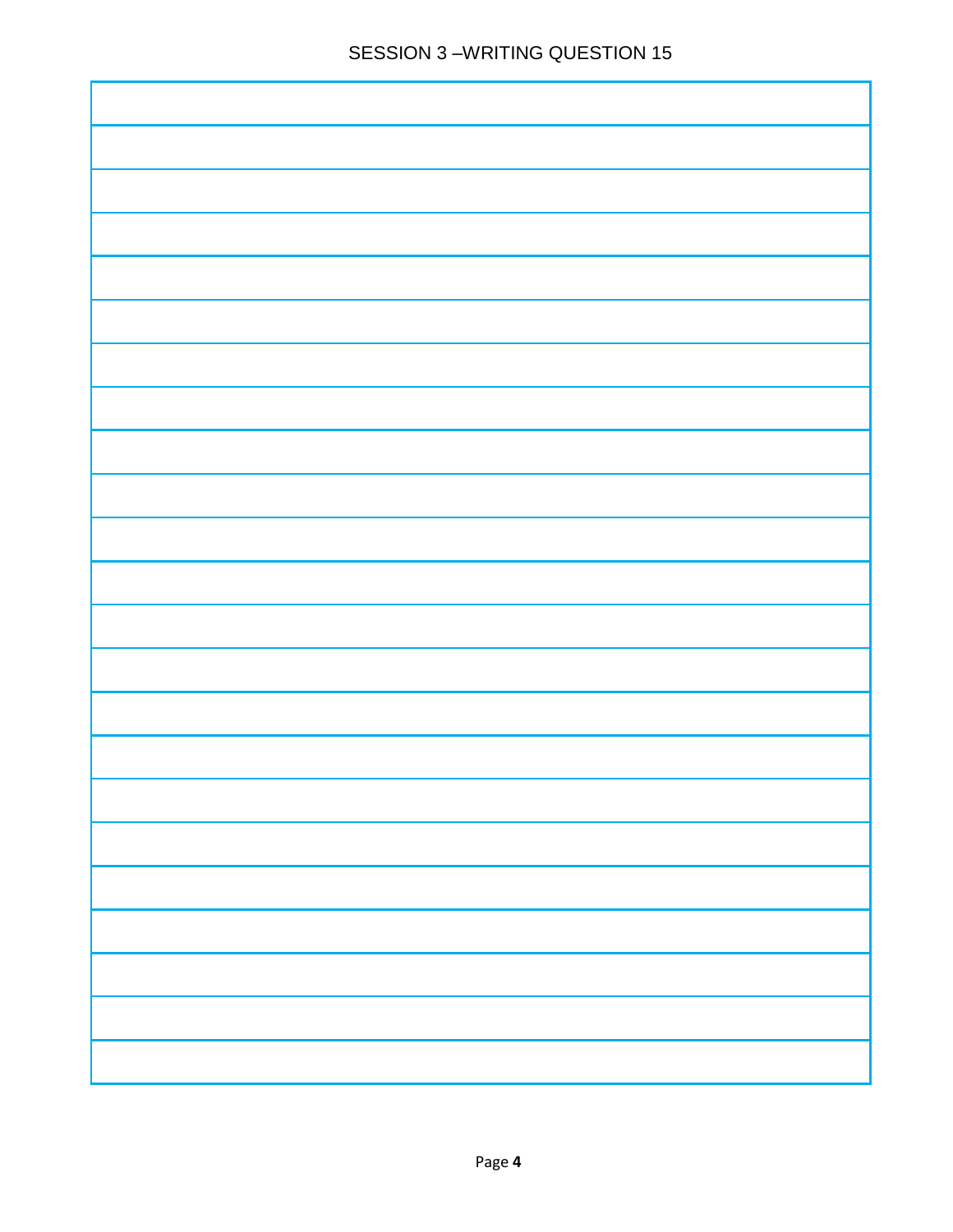| <b>Speaking Response Summary</b> |                                                                              |                               |  |  |  |  |  |  |
|----------------------------------|------------------------------------------------------------------------------|-------------------------------|--|--|--|--|--|--|
| 1                                | correct $\bigcirc$ not correct $\bigcirc$                                    | <b>Unscored Practice Item</b> |  |  |  |  |  |  |
| $\overline{2}$                   | correct $\bigcirc$ not correct $\bigcirc$                                    | <b>Unscored Practice Item</b> |  |  |  |  |  |  |
| 3                                | $correct \circlearrowright$ not correct $\circlearrowright$                  | <b>Unscored Practice Item</b> |  |  |  |  |  |  |
|                                  | 1 pt. O 0 pt. O RUBRIC ID - II-III.OR.1                                      |                               |  |  |  |  |  |  |
|                                  | <b>Notes</b>                                                                 |                               |  |  |  |  |  |  |
| 4                                |                                                                              |                               |  |  |  |  |  |  |
|                                  |                                                                              |                               |  |  |  |  |  |  |
|                                  |                                                                              |                               |  |  |  |  |  |  |
|                                  |                                                                              |                               |  |  |  |  |  |  |
|                                  | 1 pt. $\bigcirc$<br>0 pt. O RUBRIC ID -II-III.OR.1                           |                               |  |  |  |  |  |  |
|                                  | <b>Notes</b>                                                                 |                               |  |  |  |  |  |  |
|                                  |                                                                              |                               |  |  |  |  |  |  |
| 5                                |                                                                              |                               |  |  |  |  |  |  |
|                                  |                                                                              |                               |  |  |  |  |  |  |
|                                  |                                                                              |                               |  |  |  |  |  |  |
|                                  | 1 pt. $\bigcirc$<br>0 pt. $\bigcirc$ RUBRIC ID - III-IV.OR.1<br><b>Notes</b> |                               |  |  |  |  |  |  |
|                                  |                                                                              |                               |  |  |  |  |  |  |
| 6                                |                                                                              |                               |  |  |  |  |  |  |
|                                  |                                                                              |                               |  |  |  |  |  |  |
|                                  |                                                                              |                               |  |  |  |  |  |  |
|                                  | 4 pts. 0 3 pt. 0 2 pts. 0 1 pt. 0 0 pt. 0 RUBRIC ID - II-V.S.4               |                               |  |  |  |  |  |  |
|                                  | <b>Notes</b>                                                                 |                               |  |  |  |  |  |  |
| 7                                |                                                                              |                               |  |  |  |  |  |  |
|                                  |                                                                              |                               |  |  |  |  |  |  |
|                                  |                                                                              |                               |  |  |  |  |  |  |
|                                  | 4 pts. 0 3 pt. 0 2 pts. 0 1 pt. 0 0 pt. 0 RUBRIC ID - II-V.S.4               |                               |  |  |  |  |  |  |
|                                  | <b>Notes</b>                                                                 |                               |  |  |  |  |  |  |
|                                  |                                                                              |                               |  |  |  |  |  |  |
| 8                                |                                                                              |                               |  |  |  |  |  |  |
|                                  |                                                                              |                               |  |  |  |  |  |  |
|                                  |                                                                              |                               |  |  |  |  |  |  |